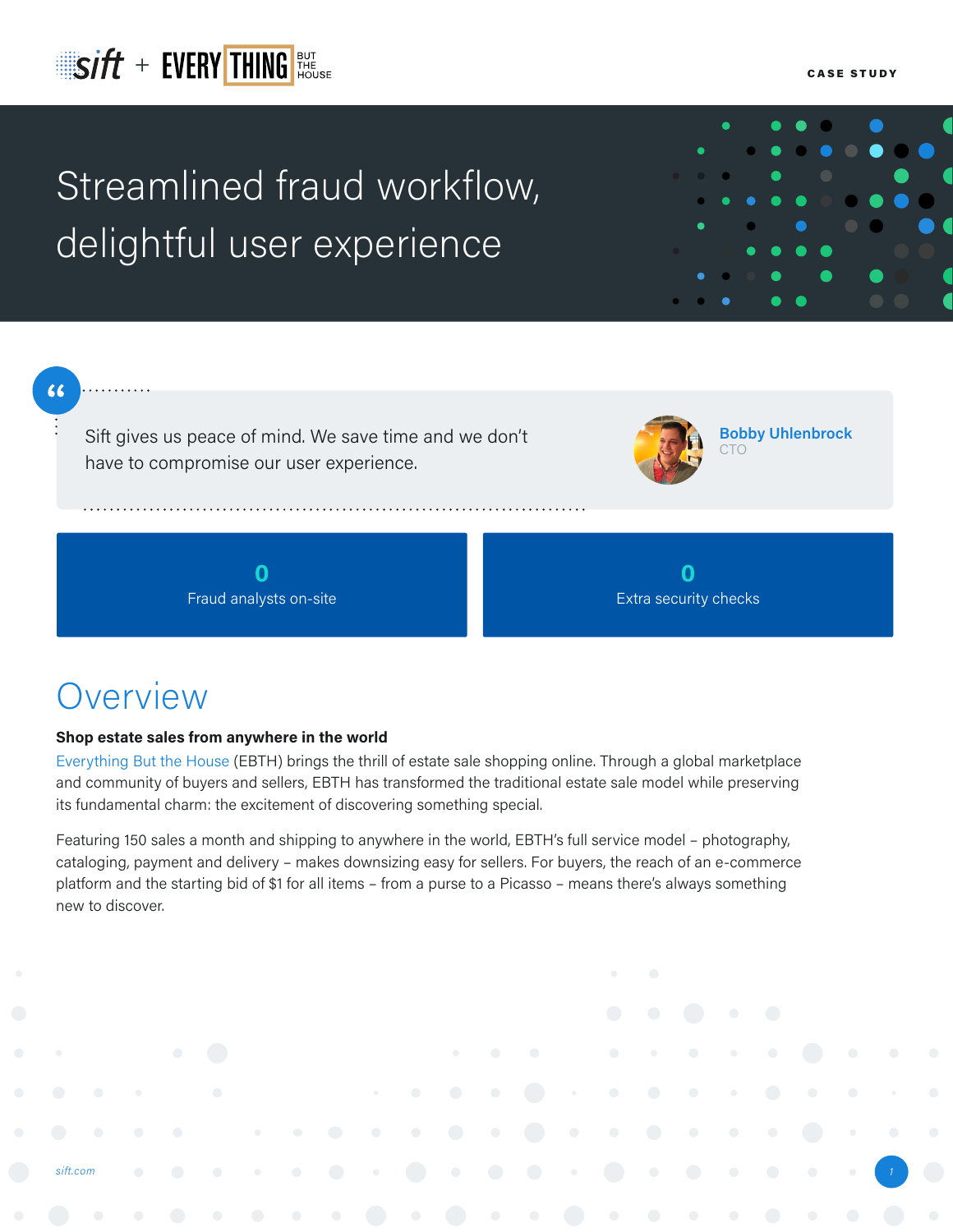### Challenge

#### **Preserving bidders' trust**

 $\mathbb{E}$ sift + EVERY THING

EBTH has always maintained a fairly low chargeback rate. Instead of looking to reduce their fees, the company was mainly concerned with the effect that fraudulent bids would have on the user experience, bidders' trust in their service, and in the overall value of items sold on their website.

Examples of fraud included when users would bid on EBTH using stolen credit card info or without any real plans to complete their purchase. Bobby Uhlenbrock, Chief Technology Officer, explained that if a fraudster won an auction, they would have to relist the item, which would delay profits for the seller. As a result, the item might sell for a lower price the second time. If fraud continued, customers could start questioning the integrity of the site.

When EBTH first contacted Sift, weeding out these fraudulent bids was one of the responsibilities of a 10-person customer service team. They were using a tool that sent identifiable information about bidders to its servers, but there were two problems. First, the tool didn't offer any proactive notifications, so employees would have to monitor far more auctions than necessary to pinpoint the small number with actual fraud. Moreover, the tool was reactionary, meaning that by the time it spotted fraud it was too late. So Bobby started investigating solutions that would detect and prevent fraud, instead of merely reporting it after the fact.

### $66$

We have to make sure we get it right the first time. We want to be proactive and know what's happening before it happens.



**Bobby Uhlenbrock**

*2*

### **Solution**

*[sift.com](https://sift.com/contact-us)*

#### **A proactive, accurate fraud tool**

One of the main selling points of Sift was its transparent, pay-as-you-go pricing, which didn't lock EBTH into a rigid contract. The EBTH team was impressed by how simple it was to set up Sift and start getting useful results.

Now, EBTH uses Sift exclusively to manage their fraud review process. Using Sift's webhooks, the customer service team gets proactively notified when the machine learning technology detects someone suspicious, so they can decide whether they want to investigate further.

In addition to webhooks, there are a couple of other features in the Sift Console that Bobby says makes the team's process particularly smooth and efficient. One is the Developer tab, which shows all the events that have been sent from EBTH to Sift, allowing developers to dive in, understand the data, and decide what tweaks to make.